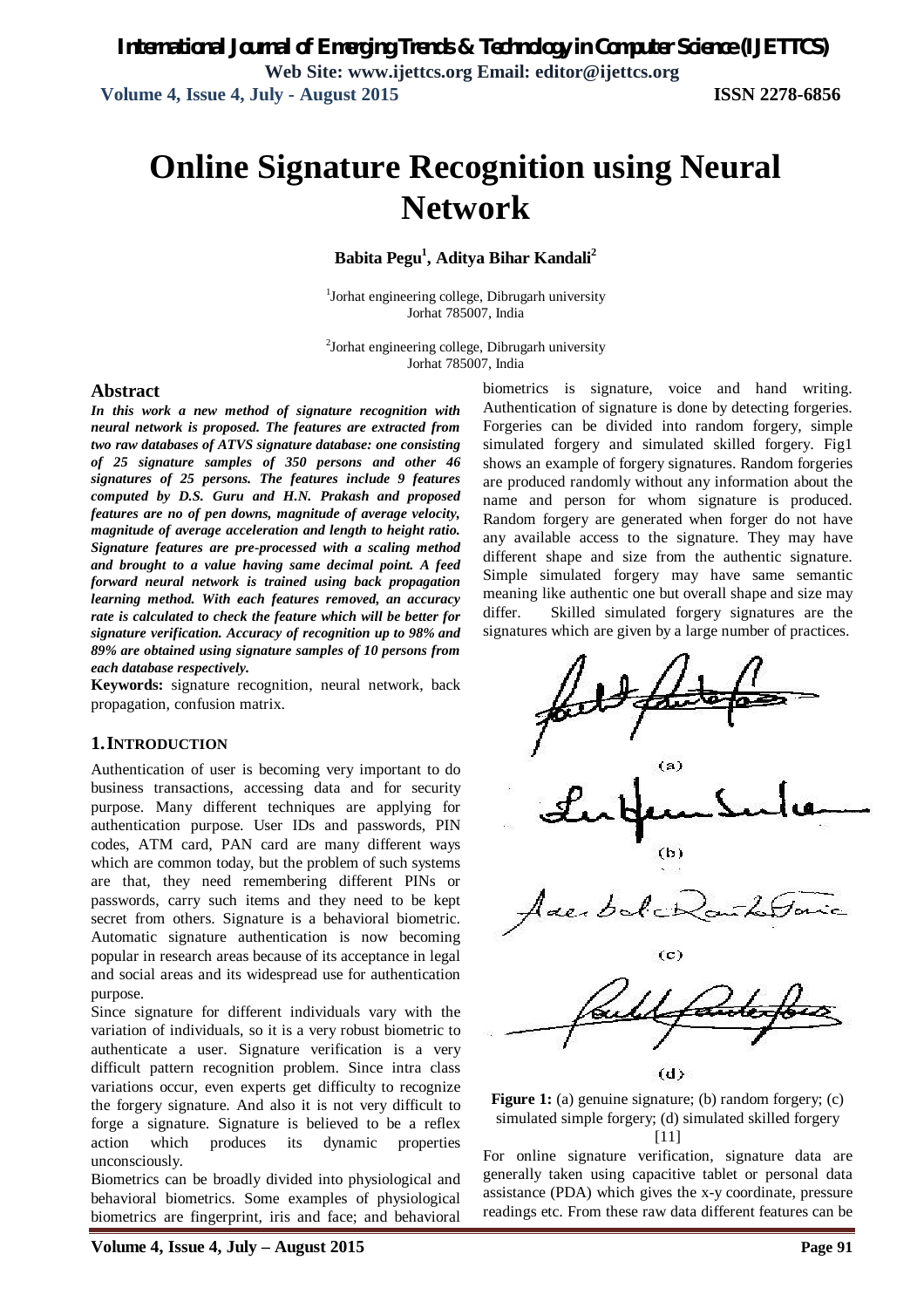## **Volume 4, Issue 4, July - August 2015 ISSN 2278-6856**

computed. Signature authentication problem can be solved by two ways: dynamic and static, which needs computation of dynamic and static features respectively. Dynamic measurement of signature features can be obtained by electronic tablet or PDA; static features can be computed from images obtained either by camera or scanning the photo of the signatures. Dynamic features [9] are functions of time and static features are time independent. Even if a skilled forger produces the same looking signature like the authentic one, they cannot easily learn to produce the same pressure produced by the authentic one. Hence dynamic features help to detect forgery. The use of pen dynamics over shape of signature would be more useful in forgery detection because dynamic features of a signature are not readily available to forger as in the shape of offline signature.

Handwritten signatures can be represented by multiple modals i.e. global and local, shape based and time based. Local shape based signature and their advantages are discussed in [8]. Three signature databases are collected and analyzed for a different period of time. Different reasons for inaccuracies are also discussed. Global feature based technique is applied in [2]. Three global features i.e. projection moment, upper envelope based characteristics and lower envelope based characteristic are used and then multiple neural network is applied for the classification purpose. To remove noise they have applied median filter. A fusion of local and regional features is discussed in [1]. The local function based features are classified with dynamic time warping (DTW) and regional features are classified with hidden markov model (HMM). In [10] signature verification based on logarithmic spectrum is done. Principle components of the logarithmic spectrum are compared with the reference signature and similarity value is calculated between the enrolled and reference signature. A stroke based method for shape and dynamics of signature is discussed in [3]. Two level strategies using soft and hard rule are implemented in it.

The signature authentication is done in two types of problems: signature verification and signature recognition. In verification, the features of the test signature are compared with a few number of stored features of the signature of the claimed person, and need to verify if the signature belongs to that particular person or not. But in recognition the features of the test signature are compared with a few no of stored features of a no of persons and we have to recognize whether the test signature belongs to the one of the enrolled persons and identify the person.

Online signature verification can be broadly classified into two groups based on their feature extraction method: parametric approach and function based approach. In parametric approach a set of parameters (e.g. Speed, displacement, position, pen up pen down, wavelet transform etc.) extracted can be used as a feature to form a signature pattern, and those feature patterns can be used as reference and test signature to examine the authentication of the signature. In function based approach the features are the function of time (e.g. velocity, acceleration, pressure, direction of pen

In any verification task there are two types of error involved i.e. false rejection and false acceptance. False rejection occurs when the authentic signature is rejected and false acceptance occurs when a forged signature is accepted to be authentic. When percentage of false rejection rate (FRR) is equal to the percentage of false acceptance rate (FAR) we call it equal error rate. Equal error rate is the measure of the performance of a biometric system. Average error rate is the average of FAR and FRR. The authenticity of test signature is evaluated by matching it with that of reference signature. There are many techniques available for matching e.g. dynamic time warping (DTW) [7], hidden Markov model (HMM), support vector machine (SVM) and neural network (NN). When functions are considered, the matching technique must take into account the variation of duration of signature. A method of similarity measure for signature verification and recognition using symbolic representation is done in [5]. Here the following are discussed:

- Dynamic time warping technique is generally used for function based parameter. But the time complexity of DTW is more of the order of  $(O<sup>2</sup>)$ .
- HMM performs stochastic matching using probability distribution of the features. They can compute both similarity and variability of the pattern. But they require a large dataset to train and are complex.
- Support vector machine classifies one class of data from the other by finding the hyper plane that maximizes the separation between classes. SVM have algorithmic complexity, and requires large storage for large scale task
- Neural network have ability of generalization. They can be used to detect nonlinear equations for dependent and independent variables. They can train large amount of database. Easily implemented in parallel architecture.

In [6] a method of string matching or dynamic time warping is done. Here local features and stroke based global features are extracted and the results are compared, by varying the values of absolute and relative speed of the signature. Then signature feature vectors are formed in symbolic interval value and test data are inserted to check if it lies within that interval or not. After that interval value is set by calculating mean, variance and standard deviation. Finally writer dependent and feature dependent threshold are set in the database

## **2. FEATURE EXTRACTION**

From ATVS signature sub corpus, two sets of database are collected. First database contains 25 genuine signature samples for each user. In the second database each users have 46 samples each. The databases contains raw data values of the signature i.e. x-coordinate, y-coordinate, time stamp, pen up pen down and pressure signal. From these data the features are extracted. Initially from these raw data 33 features were computed. For training in neural network feature selection is done manually where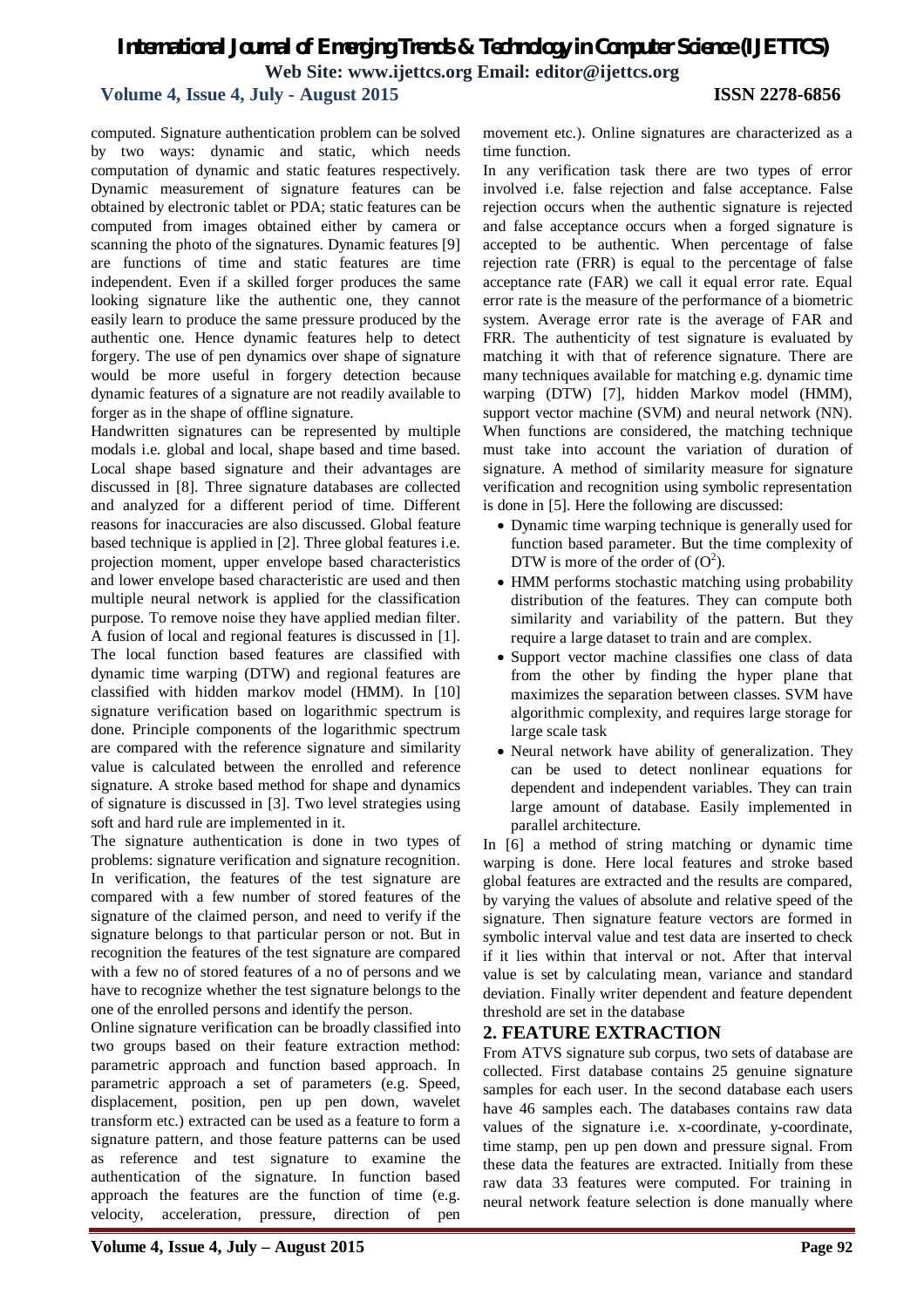### **Volume 4, Issue 4, July - August 2015 ISSN 2278-6856**

some features, which give better results were kept. Features are introduced as:

#### **Total duration of signature**:

It is the time taken to complete a signature. It can be calculated as the difference between the last time stamp and the first time stamp.

#### **Number of pen ups**:

The number of times pen is removed from the pad/paper.

#### **Sign changes of dx/dt and dy/dt**:

dx/dt and dy/dt may be positive or negative value. So when it changes the value from positive to negative or negative to positive it is counted.

#### **Average jerk**:

Jerk is change in acceleration with respect to time. Average jerk is the mean of the jerk.

#### **Standard deviation of velocity in y-direction**:

Standard deviation of  $v_y$ ;

Where, velocity in y-direction:  $\mathbf{v}_v = \mathbf{dy}/\mathbf{dt}$  (1) **Standard deviation of acceleration in y-direction**:

Standard deviation of  $a_v$ ;

Where, acceleration in y-direction:  $\mathbf{a}_v = \mathbf{d}\mathbf{v}_v/\mathbf{d}\mathbf{t}$  (2)

**Number of local maxima in x direction**:

Local maxima can be calculated from change in x with respect to time.

**Standard deviation of acceleration in x-direction**: standard deviation of  $a_x$ ; where

Velocity in y-direction:  $v_x = dx/dt$ 

Acceleration in y-direction:  $\mathbf{a_x} = \mathbf{dv_x/dt}$  (3)

**Standard deviation of velocity in x-direction**:

Standard deviation of  $v_x$ ; where

$$
Velocity in y-direction: \mathbf{v}_x = \mathbf{dx}/\mathbf{dt}
$$
 (4)

#### **Length to width ratio:**

It is the ratio of length of the signature to the width of the signature i.e. ratio of number of sample point covered by the signature in x-coordinate to number of sample point covered by the signature in y-coordinate.

#### **Number of pen downs:**

Number of times pen touches the pad/paper to complete a signature.

#### **Average magnitude of velocity**:

Velocity at every sample points changes. Average velocity is the mean of the velocities at every sample point.

#### **Average magnitude of acceleration**:

Acceleration also changes at every sample points. Therefore average acceleration is the mean of the acceleration at every sample points.

### **3. METHODOLOGY**

The main motive of this work is to find some features suitable for signature verification and to check the performance of the neural network with those features. Here we have used neural network back-propagation algorithm for training a network. In neural network approach, the main procedure to implement is: first of all the features need to be extracted and then the network is to be trained to learn the relationship between the pattern and its class. After training, validation of the network is to be checked by few features to see if the network is giving a satisfactory result or not. After validation, the network is

to be tested using features which are completely unknown for the network, to see the performance of the network. Data bases are collected from ATVS signature sub corpus [4]. The reason of using two dataset is to test the generalization capability of the network. Generally it is easy for the network to generalize more with more sample data. In second database sample data is more so it should give more accurate result. Now, first database i.e. dataset I consists of 25 signature data for each individual. Second dataset i.e. dataset II consist of 46 signature sample for each individual. From the raw data set consisting of information of x coordinate, y coordinate, time stamps, pressure and pen up and pen down, features were extracted. Then the databases are divided into three parts for training, validation and testing. From dataset I, 15 signatures were extracted for training, for validation next 5 signatures were extracted and for testing also remaining 5 signatures were extracted. From dataset II, 30 signatures were extracted for training, for validation next 8 signatures were extracted and for testing remaining 8 signatures were extracted. After division of data, they are randomized. The matching technique used is neural network approach. At first the extracted data are brought to  $10<sup>th</sup>$  decimal point. Then the data is normalized so that the pattern values are between 0 and 1. During training weights are updated to minimize the difference between the desired output and the actual output i.e. error. The fixed weights after training can be used for the task in pattern recognition and classification. The neural network structure used have three layers: one input layer, one hidden layer and one output layer. Activation provides the measure of confidence of corresponding decision of the classifier. Commonly used activation functions are sigmoid functions. The activation function used here is log sigmoid function (logsig). It gives the activation label between 0 and 1. If activation is 1 it means confidence is high and if it is 0 means confidence is zero.

A. Vector matrix form of back propagation algorithm

- An input pattern is presented and calculated the outputs of the network at all the internal layers
- For each of the layers, the sensitivity vector is calculated according to

$$
\mathbf{D}^{(s)} = \mathbf{G}(\mathbf{v}^{(s)})(\mathbf{d}_{\mathbf{q}} - \mathbf{x}_{out}^{(s)}) \quad \text{for output layer} \quad (5)
$$
  

$$
\mathbf{D}^{(s-1)} = \mathbf{G}(\mathbf{v}^{(s-1)})\mathbf{W}^{(s)T}\mathbf{D}^{(s)} \quad \text{for all hidden layers} \quad (6)
$$

 for all hidden layers (6) The synaptic weights are updated for the network according to

 $W^{(s)}(k+1) = W^{(s)}(k) + \alpha^{(s)}D^{(s)}x_{out}^{(s-1)T}$  (7)

• Continue steps 1 through 3 until the network reaches the desired mapping accuracy

Where,

 $D^{(s)}$  $=$  sensitivity vector of layer of particular layer s

- $G(v^{(s)}) = diag[g(v_1^{(s)}), g(v_2^{(s)}), \ldots, g(v_{ns}^{(s)})]$
- $g(v) =$  derivative of activation function v
- $d_q$  = desired output vector
- $x_{\text{out}}$  = actual output vector of the neural network<br>  $W^{(s)}$  = weight vector for laver s
- $=$  weight vector for layer s
- $k =$ iteration number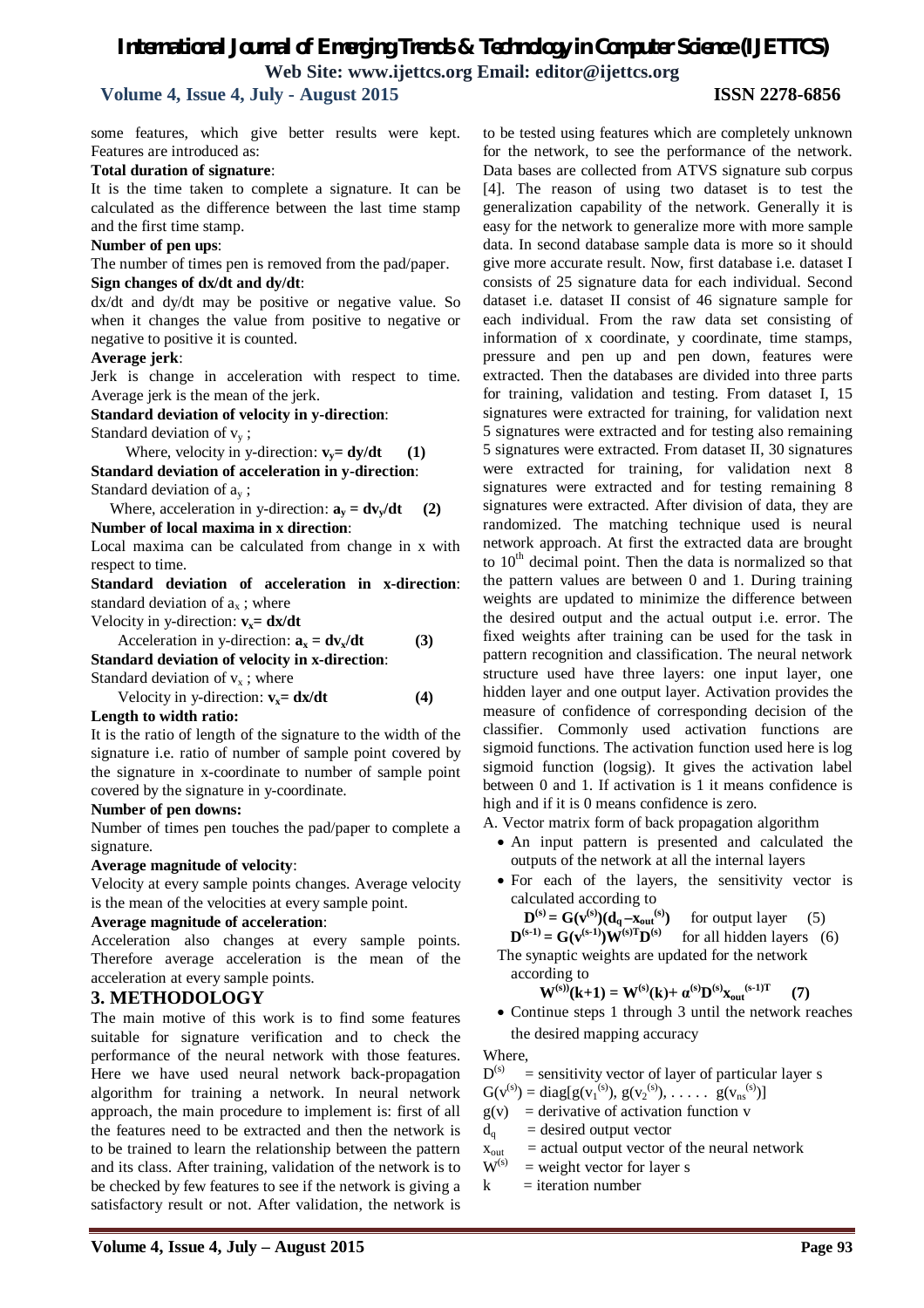## **Volume 4, Issue 4, July - August 2015 ISSN 2278-6856**

 $\alpha^{(s)}$  = learning rate parameter associated with the particular layer s

## **4. RESULT**

Neural network is a generalization tool. The reason why the neural network approach is chosen among the number of other classification method is that, neural network is easy to use and can solve complex problems with ease. From this work it is realized that, when variation of data is more, neural network finds it difficult to generalize. That is why normalization of database is important. When introduced pre-processing of data by converting them to  $10<sup>th</sup>$  decimal point or same decimal point value the generalization becomes more and classification error decreases. Confusion matrix is a table which helps the visualization of the performance of supervised machine learning. The diagonal boxes in the table from left (up) to right (down) gives the true positive classification. And other boxes show the true negative classification. Fig 2 is showing the confusion matrix of genuine signatures of first dataset. The data consist of 15 genuine signatures of 10 users. From this confusion matrix, the true positive rate found is 98% i.e. false rejection rate (FRR) is 2%. Fig3 shows the confusion matrix of forgery signatures of first dataset. The data consist of 5 forgery signatures of 10 users. From this confusion matrix, when forgery signatures were taken, the false acceptance rate is 8%.



Figure 2: confusion matrix for genuine signature data of 10 users



**Figure 3:** confusion matrix for forgery signature data of 10 users

From the confusion plot the accuracy of the system can be calculated by:

#### **Accuracy = (100 – (FAR + FRR)/2) % (8)**

The accuracy rate of the system is 95 %

Table 1 show the result obtained from dataset I using all the features extracted. And table 2 shows the result obtained from dataset I and dataset II using all the features extracted and also from removal of one or more features. Table2 gives the comparison of the accuracy of result with 9 and 13 features respectively for different number of classes (users).

From the table3 it is clear that features i.e. Average jerk, Standard deviation of acceleration in y direction, Standard deviation of acceleration in x direction, Standard deviation of velocity in x direction and average acceleration are not very suitable in case of dataset I. And in case of dataset II Time duration of signature and Average acceleration are not suitable. From the final accuracy result it is found that, result of dataset with more sample number gives more accurate result, which reflects the generalization capability of neural network. From table 3 it is observed that when features i.e. length to width ratio, number of pen downs, average magnitude of velocity and average magnitude of accelerations are added with previous 9 features, the network gives a better accuracy. It can also be observed that as the number of classes increases the accuracy decreases in both the cases. It implies that the features mentioned are not very good when database with more number of classes are taken.

## **5. CONCLUSION**

The main objective of this work is to construct a signature recognition system using some feature values so that to get a maximum accuracy label. To do this, some features were extracted and formed pattern from them. The features acts as an input pattern to the neural network and corresponding targets are constructed. In neural network, the patterns are trained according to the target, where weights are updated to get a minimum error. When a stopping condition is reached the iteration stops. In neural network training, many times trial and error is done to get satisfactory neural network architecture. Parameters like hidden nodes in a neural network, initial learning rate parameter, learning rate schedule are needed to be adjusted again and again. Neural network architecture is dependent on these parameters. In this work the nodes in the hidden layers for the first dataset is 60 and second Dataset is 80. Initial learning rate parameter is 1 and learning rate scheduled at 300. These parameters give a false acceptance rate of 8% and a false rejection rate of 2%. And accuracy rate when calculated gives an accuracy rate of 95% for the dataset I. And for the dataset II an accuracy of 89% is obtained using the same parameter. When experiment is performed taking different number of classes, it is found that with increase in the number of classes the accuracy is decreasing. It is because of the fact that, the features considered in the experiment are not

very suitable for database with large number of classes.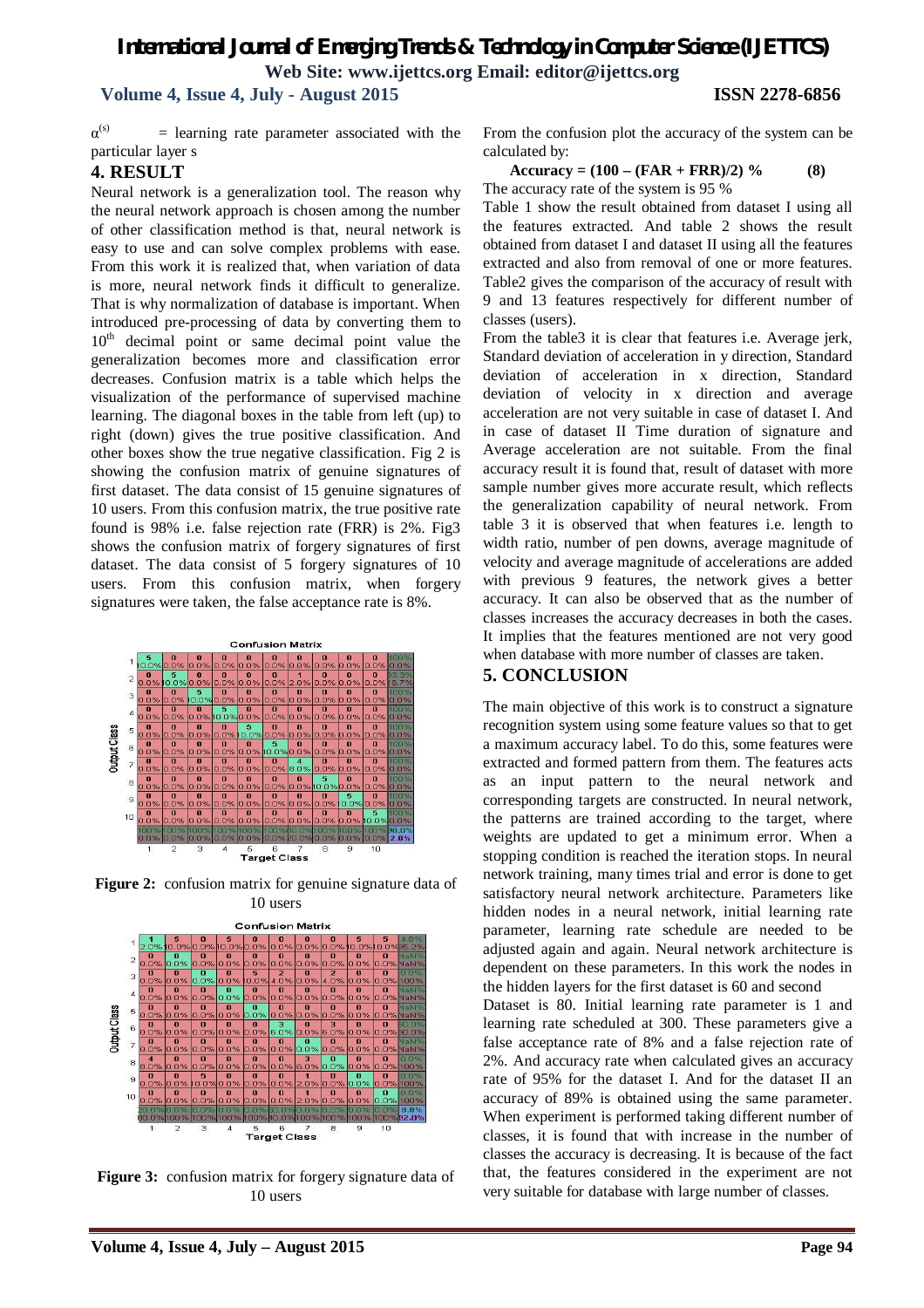## **Volume 4, Issue 4, July - August 2015 ISSN 2278-6856**

Since neural network has a generalization capability, once trained its weight need not be changed again. In testing it gives the result from the trained architecture itself. The main drawback of neural network training is that, for larger dataset

**Table 2:** comparison of accuracy of neural network with 9 features and 13 features

| No of persons<br>taken | <b>Accuracy with</b><br><b>9</b> features | <b>Accuracy with</b><br>13 features |
|------------------------|-------------------------------------------|-------------------------------------|
| 10                     | 85                                        | 98                                  |
| 25                     | 80                                        | 89                                  |
| 50                     | 50                                        | 49.2                                |
| 100                    | 36                                        | 40.4                                |
| 200                    | 25.5                                      | 27.2                                |
| 350                    | 16.5714                                   | 19.02                               |

it is very difficult to adjust the parameters by trial and error method. And the time consumption is more.

**Table 1:** result showing the accuracy of network using

| features                         | True         | False        | False        | Accur |
|----------------------------------|--------------|--------------|--------------|-------|
|                                  | acceptance   | rejection    | acceptance   | acy   |
|                                  | rate $(\% )$ | rate $(\% )$ | rate $(\% )$ | (%    |
| All the<br>features<br>mentioned | 98           |              |              | 95    |

### **Table 3:** result showing the accuracy of network for dataset I and dataset II

| Feature/features removed                                                                                                                                                                         | True acceptance rate (%) | True acceptance rate (%) |  |
|--------------------------------------------------------------------------------------------------------------------------------------------------------------------------------------------------|--------------------------|--------------------------|--|
|                                                                                                                                                                                                  | <b>Using dataset I</b>   | <b>Using dataset II</b>  |  |
| - - - - - - (using all features)                                                                                                                                                                 | 74                       |                          |  |
| Time duration of signature                                                                                                                                                                       | 72.5                     | 75.2                     |  |
| Number of pen ups                                                                                                                                                                                | 70.5                     | 70.4                     |  |
| Sign changes of dx/dt and dy/dt                                                                                                                                                                  | 73.5                     | 72.8                     |  |
| Average jerk                                                                                                                                                                                     | 79                       | 63.2                     |  |
| Standard deviation of acceleration in y direction                                                                                                                                                | 76.5                     | 69.6                     |  |
| Standard deviation of velocity in y direction                                                                                                                                                    | 65.5                     | 72                       |  |
| No of local maxima                                                                                                                                                                               | 62                       | 66.4                     |  |
| Standard deviation of acceleration in x direction                                                                                                                                                | 76                       | 63.2                     |  |
| Standard deviation of velocity in x direction                                                                                                                                                    | 74                       | 69.6                     |  |
| Length to height ratio                                                                                                                                                                           | 65                       | 77.6                     |  |
| No of pen down                                                                                                                                                                                   | 70                       | 67.2                     |  |
| Average velocity                                                                                                                                                                                 | 70                       | 78.2                     |  |
| Average acceleration                                                                                                                                                                             | 74                       | .                        |  |
| Average jerk, Standard deviation of acceleration in y<br>direction                                                                                                                               | 86                       | $  -$                    |  |
| Average jerk, Standard deviation of acceleration in y<br>direction. Standard deviation of acceleration in x<br>direction                                                                         | 87.5                     | $- - -$                  |  |
| Average jerk, Standard deviation of acceleration in y<br>direction. Standard deviation of acceleration in x<br>direction, Standard deviation of velocity in x direction,<br>average acceleration | 89                       | .                        |  |
| Time duration of signature, Average acceleration                                                                                                                                                 | .                        | 73.6                     |  |
| Time duration of signature, Average acceleration                                                                                                                                                 | ----                     | 80                       |  |